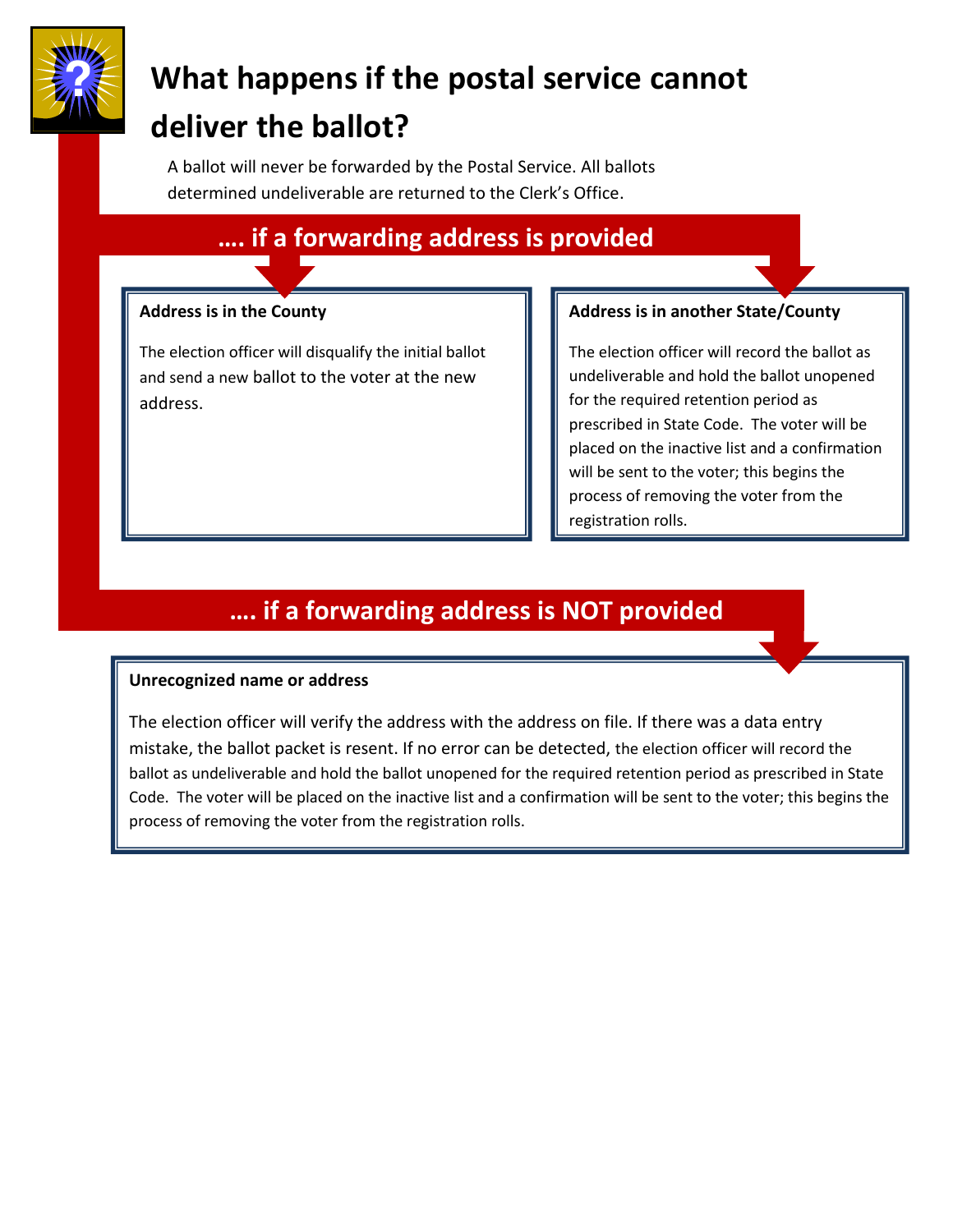

## **What happens if a person does not receive a ballot?**

Voters who have not received, have lost, or damaged their ballot may request a replacement ballot.

### **…. if the voter is registered in the County**

If the voter is registered in the county and the voter's ballot has not already been returned voted, and the absentee ballot application deadline described in State Code has not passed, a replacement ballot is issued and the initial ballot is disqualified. If the absentee ballot application deadline has passed the voter may go to any vote center in the County on Election Day and cast a ballot on a voting machine.

### **…. if the voter is NOT registered in the County**

If a voter is not registered in the County but is registered in the State, and the voter registration deadline described in State Code has not passed, the voter will need to update their voter registration online or in person before a ballot can be sent. If the registration deadline has passed, the voter may go to any vote center in the County on Election Day and cast a provisional ballot on a voting machine. The voter will be required to provide proof of identity and proof of residency as described as required for provisional voting.